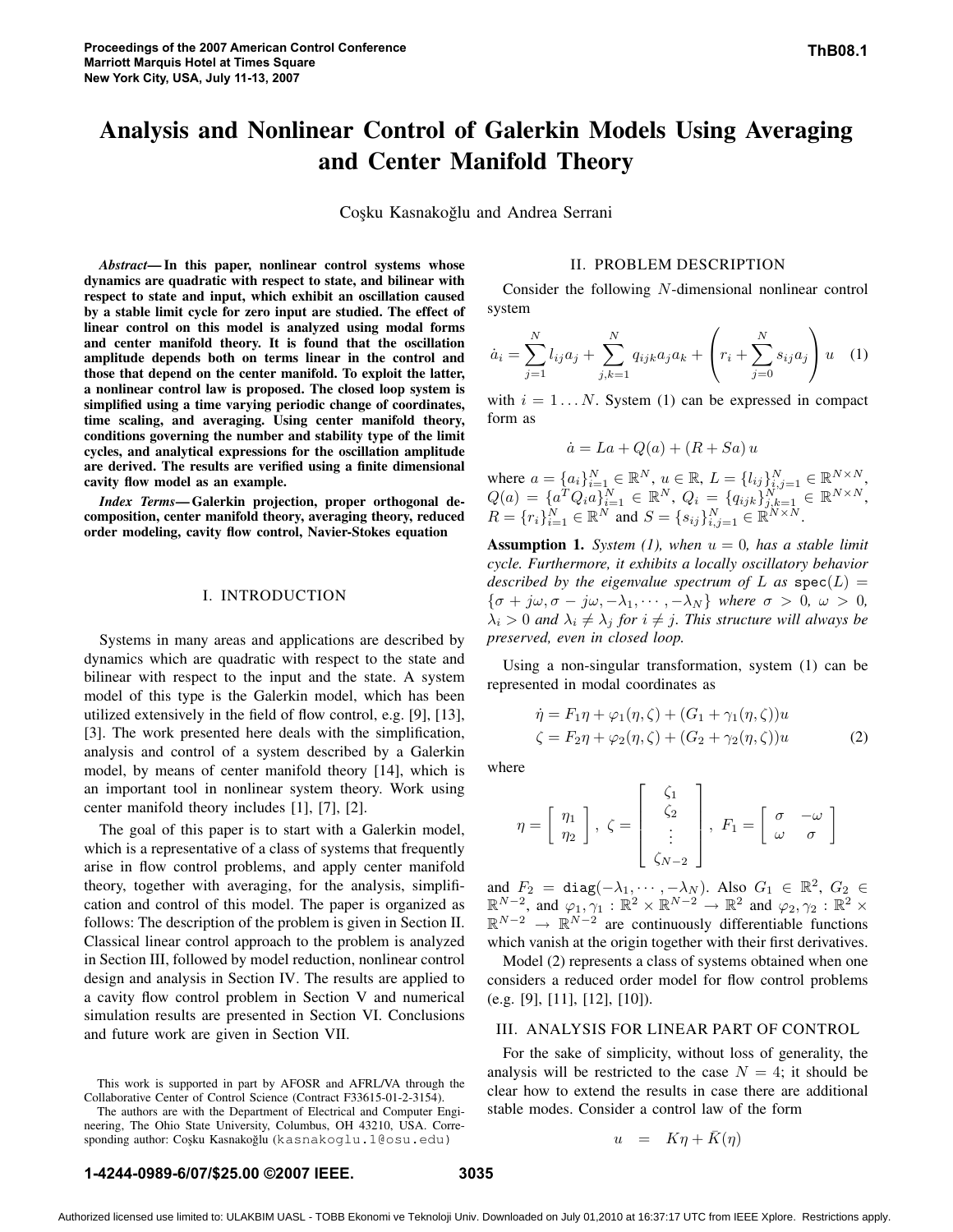where  $\bar{K}(\eta) = \mathcal{O}(\eta_1^2 + \eta_2^2) = \mathcal{O}(\rho^2)$ , being  $\rho = \sqrt{\eta_1^2 + \eta_2^2}$ and  $\theta = \arctan(\eta_2/\eta_1)$  the polar coordinate representation of  $\eta$ . The closed loop system under the given control law is given by

$$
\dot{\eta} = (F_1 + G_1 K)\eta + \varphi(\eta, \zeta) + \gamma_1(\eta, \zeta) K \eta \n+ (G_1 + \gamma_1(\eta, \zeta)) \bar{K}(\eta) \n\dot{\zeta} = F_2 \zeta + G_2 K \eta + \varphi(\eta, \zeta) + \gamma_2(\eta, \zeta) K \eta \n+ (G_2 + \gamma_2(\eta, \zeta)) \bar{K}(\eta)
$$
\n(3)

where

$$
F_1 + G_1 K = \begin{bmatrix} \sigma + g_{1,1} K_1 & -\omega + g_{1,1} K_2 \\ \omega + g_{1,2} K_1 & \sigma + g_{1,2} K_2 \end{bmatrix},
$$

$$
G_1 = \begin{bmatrix} g_{11} \\ g_{12} \end{bmatrix}, G_2 = \begin{bmatrix} g_{21} \\ g_{22} \end{bmatrix}
$$

and  $K = [K_1 \ K_2]$ . Transforming the above system into modal form yields

$$
\dot{\eta} = \bar{F}_1(K)\eta + \bar{\Phi}_1(\eta, \zeta, K) \n\dot{\zeta} = F_2\zeta + \bar{\Phi}_2(\eta, \zeta, K)
$$
\n(4)

where

$$
\bar{F}_1(K) = \left[ \begin{array}{cc} \bar{\sigma}(K) & -\bar{\omega}(K) \\ \bar{\omega}(K) & \bar{\sigma}(K) \end{array} \right]
$$

and  $\bar{\Phi}_1$ ,  $\bar{\Phi}_2 : \mathbb{R}^2 \times \mathbb{R}^2 \times \mathbb{R} \to \mathbb{R}^2$  collect the nonlinear terms. In addition

$$
\bar{\sigma}(K) = \sigma + 1/2 g_{1,2} K_2 + 1/2 g_{1,1} K_1
$$
  
\n
$$
\bar{\omega}(K) = \frac{1}{2} (-g_{1,2}^2 K_2^2 - 2 g_{1,2} K_2 g_{1,1} K_1 - g_{1,1}^2 K_1^2 + 4 \omega^2 - 4 \omega g_{1,1} K_2 + 4 g_{1,2} K_1 \omega)^{1/2}.
$$

Regarding  $\bar{\sigma}$  as a state obeying a trivial dynamics, it is possible to apply center manifold theory to analyze the local behavior of the trajectories of the system in (4). Converting the system to polar coordinates  $\dot{\rho} = \bar{\sigma}\rho + \mathcal{O}(\rho^2)$ , one can approximate the center manifold as an expansion of the form  $\zeta = h(\rho, \bar{\sigma}) = \alpha_1(K)\rho^2 + \alpha_2(K)\bar{\sigma}^2 + \alpha_3(K)\rho\bar{\sigma} + \mathcal{O}(3).$ Substituting this into the homology equation

$$
\frac{\partial h}{\partial \rho}(\rho, \bar{\sigma}) \left( \bar{\sigma} \rho + \mathcal{O}(\rho^2) \right) = F_2 h(\rho, \bar{\sigma}) + \bar{\Phi}_2(\rho, \theta, h(\rho, \bar{\sigma}), K)
$$

and solving for  $\alpha_i$  yields  $\alpha_2 = \alpha_3 = 0$ . Thus an approximation of the least nontrivial order for the center manifold is of the form  $\zeta = h(\rho) = \alpha_1(K)\rho^2 + \text{h.o.t.};$  making this substitution and transforming into polar coordinates one obtains the reduced dynamics

$$
\dot{\rho} = (\bar{\sigma}(K) - \bar{\alpha}(K)\rho^2)\rho + \text{h.o.t.}
$$
  
\n
$$
\dot{\theta} = \omega + \bar{\beta}(K)\rho^2 + \text{h.o.t.}
$$
 (5)

where  $\bar{\alpha}(K)$  and  $\bar{\beta}(K)$  are parameters depending on the center manifold and h.o.t. stands for 'higher order terms'. The fact that  $\bar{\sigma}(0) > 0$  and  $\bar{\alpha}(0) > 0$  follow from the Assumption 1. From (5) one sees that, if  $\bar{\sigma}(K) < 0$  and  $\bar{\alpha}(K) > 0$ , then  $\rho = 0$  is asymptotically stable. If  $\bar{\sigma}(K) < 0$ and  $\bar{\alpha}(K)$  < 0 then  $\rho = 0$  is unstable and the system also has an unstable limit cycle. If  $\bar{\sigma}(K) > 0$  and  $\bar{\alpha}(K) < 0$  then  $\rho = 0$  is unstable and the system has no limit cycle. The interesting case is when we have  $\bar{\sigma}(K) > 0$  and  $\bar{\alpha}(K) > 0$ ; for this case  $\rho = 0$  is unstable and the system has a stable oscillation, with amplitude and frequency

$$
\rho^* = \sqrt{\frac{\bar{\sigma}(K)}{\bar{\alpha}(K)}} \,, \qquad \qquad \omega^* = \omega + \beta(K) \frac{\bar{\sigma}(K)}{\bar{\alpha}(K)} \tag{6}
$$

Recall that  $\bar{\sigma}(K) = \sigma + 1/2 g_{2,2}K_2 + 1/2 g_{1,1}K_1$  and  $\bar{\alpha}(K)$ depends on the center manifold. One sees from (6) that there are two ways of decreasing  $\rho^*$  by feedback: the first is to decrease  $\bar{\sigma}(K)$  by means of K, and the second is to increase  $\bar{\alpha}(K)$ . For the former way, some examples of flow control are [8], [11], [15], [4]. The goal of this paper is to explore the latter way, and provide an analysis on the effect of the nonlinear part of the control. Towards this goal, first averaging theory [6] will be used to simplify the system and obtain more structure to exploit in the analysis.

## IV. MODEL REDUCTION AND ANALYSIS FOR THE NONLINEAR PART

For the system in (2), consider a parametrized family of control laws of the form  $u(\eta, K)$ , where u is smooth, with  $u(0, K) = 0$  and  $\frac{\partial u}{\partial \eta}\Big|_{\eta=0} = 0$ . The closed loop system is written as

$$
\dot{\eta} = F_1 \eta + \varphi_1(\eta, \zeta)
$$
  
+
$$
(G_1 + \gamma_1(\eta, \zeta))u(K, \eta) =: f_\eta(\eta, \zeta)
$$
  

$$
\zeta = F_2 \zeta + \varphi_2(\eta, \zeta)
$$
  
+
$$
(G_2 + \gamma_2(\eta, \zeta))u(K, \eta) =: f_\zeta(\eta, \zeta)
$$
(7)

Define a time-varying periodic change of coordinates  $\eta^{\vartheta} =$  $R(\vartheta)\eta$  where

$$
R(\vartheta) = \begin{bmatrix} \cos \vartheta & \sin \vartheta \\ -\sin \vartheta & \cos \vartheta \end{bmatrix}, \quad \vartheta = \omega_c t
$$

and  $\omega_c$  is the frequency of oscillation of the limit cycle, as given by  $\omega^*$  in (6). Notice that in the above  $\vartheta$  can be interpreted as a new time scale. Using the above transformation one gets

$$
\dot{\eta}^{\vartheta} = R(\vartheta) f_{\eta}(R^{T}(\vartheta)\eta^{\vartheta}, \zeta) + \dot{R}(\vartheta)R^{T}(\vartheta)\eta^{\vartheta} =: f_{\eta}^{\vartheta}(\vartheta, \eta^{\vartheta}, \zeta)
$$

$$
\dot{\zeta} = f_{\zeta}(R^{T}(\vartheta)\eta^{\vartheta}, \zeta) =: f_{\zeta}^{\vartheta}(\vartheta, \eta^{\vartheta}, \zeta) .
$$
(8)

Note that one can also view this change of coordinates as approximating the solution with its first harmonic, with time-varying coefficients, and then looking at the dynamics of these coefficients. This is indeed closely related to the Krylov-Bogoliubov averaging (see [5] for details). Let  $\epsilon =$  $\omega_c^{-1}$  and write

$$
\begin{array}{rcl}\n\frac{d\eta^{\vartheta}}{d\vartheta} & = & \epsilon f_{\eta}^{\vartheta}(\vartheta, \eta^{\vartheta}, \zeta^{\vartheta}) \\
\frac{d\zeta^{\vartheta}}{d\vartheta} & = & \epsilon f_{\zeta}^{\vartheta}(\vartheta, \eta^{\vartheta}, \zeta^{\vartheta})\n\end{array} \tag{9}
$$

Note that  $f_{\eta}^{\vartheta}$  and  $f_{\zeta}^{\vartheta}$  are bounded with respect to  $\vartheta$  and  $\epsilon$ since these only appear in sin and cos functions. Viewing  $\vartheta$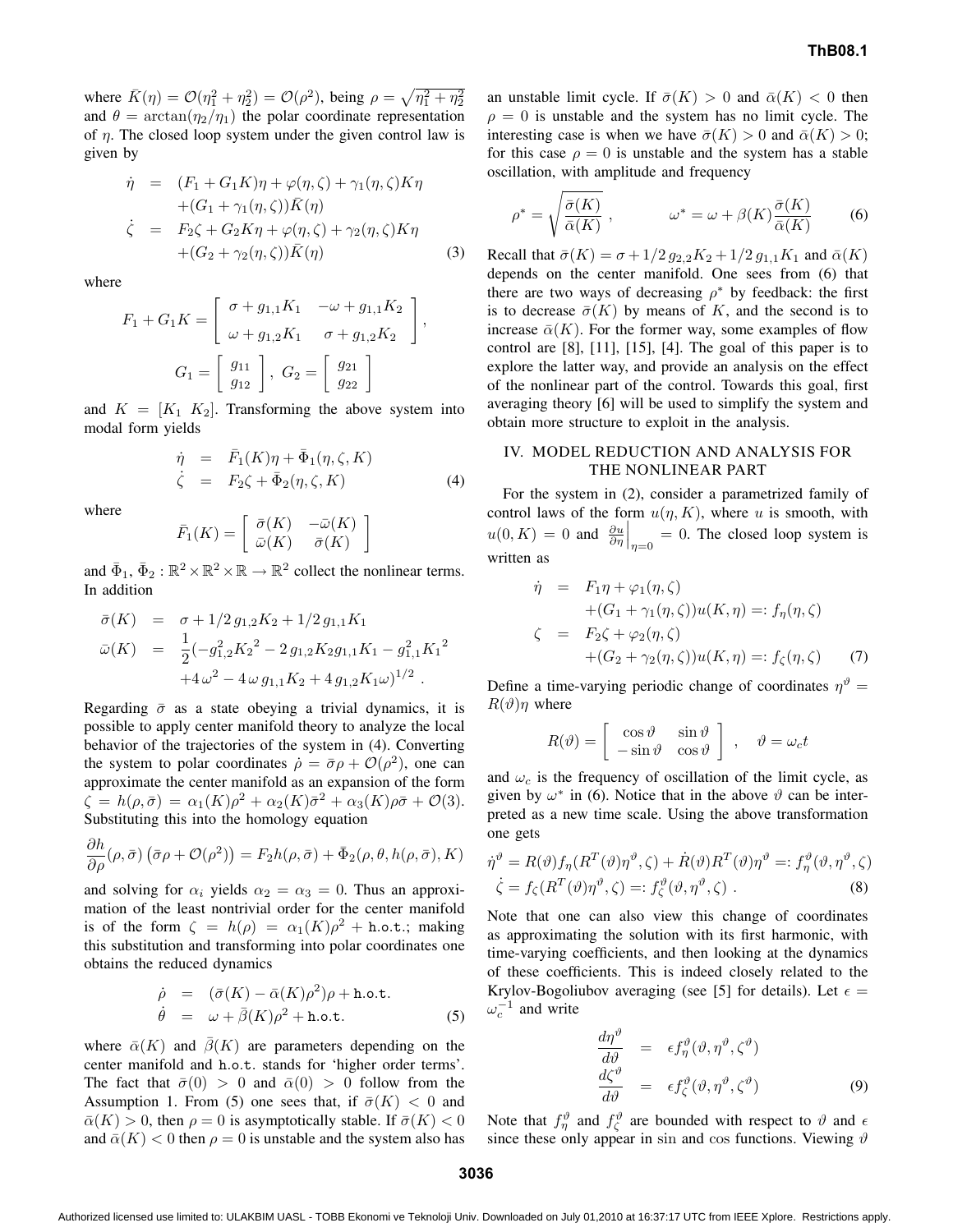as the new time variable one can average over  $\vartheta \in [0, 2\pi]$ with states  $(\bar{\eta}^{\vartheta}, \bar{\zeta})$  as

$$
\frac{d\bar{\eta}^{\vartheta}}{d\vartheta} = \frac{\epsilon}{2\pi} \int_0^{2\pi} f_{\eta}^{\vartheta}(\vartheta, \bar{\eta}^{\vartheta}, \bar{\zeta}) d\vartheta =: \epsilon f_{\eta, \text{avg}}^{\vartheta}(\bar{\eta}^{\vartheta}, \bar{\zeta})
$$

$$
\frac{d\bar{\zeta}}{d\vartheta} = \frac{\epsilon}{2\pi} \int_0^{2\pi} f_{\zeta}^{\vartheta}(\vartheta, \bar{\eta}^{\vartheta}, \bar{\zeta}) d\vartheta =: \epsilon f_{\zeta, \text{avg}}^{\vartheta}(\bar{\eta}^{\vartheta}, \bar{\zeta})
$$

which, switching back to the original coordinates and time scale, and dropping bars for ease of notation, yields an averaged system for  $(\eta, \zeta)$  the form

$$
\dot{\eta} = f_{\eta, \text{avg}}(\eta, \zeta) \n\dot{\zeta} = f_{\zeta, \text{avg}}(\eta, \zeta) .
$$
\n(10)

Remember that  $f_{\eta, \text{avg}}$  and  $f_{\eta, \text{avg}}$  above depend on the input  $u(\eta, K)$  implicitly.

As mentioned in the previous section, the goal is to single out the effect of the linear part of the control, i.e. in the dynamics for  $\eta$  above it is desirable for the input to enter only nonlinearly. It can be shown that any phase invariant control, i.e. one of the form  $u = u(\rho, K)$  will achieve this effect, resulting in an averaged dynamics of the form:

$$
\begin{bmatrix}\n\dot{\eta} \\
\dot{\zeta}\n\end{bmatrix} = \begin{bmatrix}\nF_1 & 0 \\
0 & F_2\n\end{bmatrix} \begin{bmatrix}\n\eta \\
\zeta\n\end{bmatrix} + \begin{bmatrix}\n\Phi_1(\eta, \zeta) \\
\Phi_2(\eta, \zeta)\n\end{bmatrix} + \left(\begin{bmatrix}\n0 \\
B_2\n\end{bmatrix} + \begin{bmatrix}\ng_1(\eta) \\
g_2(\zeta)\n\end{bmatrix}\right) u(\rho, K) \quad (11)
$$

where

$$
\Phi_1(\eta,\zeta) = \begin{bmatrix} \phi_{11}\eta_1\zeta_1 + \phi_{12}\eta_1\zeta_2 + \phi_{21}\eta_2\zeta_1 + \phi_{22}\eta_2\zeta_2 \\ -\phi_{21}\eta_1\zeta_1 - \phi_{22}\eta_1\zeta_2 + \phi_{11}\eta_2\zeta_1 + \phi_{12}\eta_2\zeta_2 \end{bmatrix}
$$

$$
\Phi_2(\eta,\zeta) = \begin{bmatrix} \phi_{31}(\eta_1^2 + \eta_2^2) + \phi_{32}\zeta_1^2 + \phi_{33}\zeta_2^2 + \phi_{34}\zeta_1\zeta_2 \\ \phi_{41}(\eta_1^2 + \eta_2^2) + \phi_{42}\zeta_1^2 + \phi_{43}\zeta_2^2 + \phi_{44}\zeta_1\zeta_2 \end{bmatrix}
$$

$$
B_2 = \begin{bmatrix} b_{21} \\ b_{22} \end{bmatrix}, g_1(\eta) = \begin{bmatrix} g_{11}\eta_1 + g_{12}\eta_2 \\ -g_{12}\eta_1 + g_{11}\eta_2 \end{bmatrix},
$$

$$
g_2(\zeta) = \begin{bmatrix} g_{31}\zeta_1 + g_{32}\zeta_2 \\ g_{41}\zeta_2 + g_{42}\zeta_2 \end{bmatrix}
$$

The open forms of the parameters above can be found in [5]. The input shall be fixed to be  $u = K\rho^2$  from this point on<sup>1</sup>.

 $\sqrt{\eta_1^2 + \eta_2^2}$  and  $\theta = \arctan(\eta_2/\eta_1)$  one gets If one represents the above in polar coordinates, i.e.  $\rho =$ 

$$
\dot{\rho} = (\sigma + \phi_{1,1}\zeta_1 + \phi_{1,2}\zeta_2 + g_{1,1}K\rho^2)\rho
$$
\n
$$
\dot{\theta} = \omega - \phi_{2,1}\zeta_1 - \phi_{2,2}\zeta_2 - g_{1,2}K\rho^2
$$
\n
$$
\dot{\zeta}_1 = -\lambda_1\zeta_1 + \phi_{3,4}\zeta_1\zeta_2 + \phi_{3,2}\zeta_1^2 + \phi_{3,3}\zeta_2^2 + \phi_{3,1}\rho^2
$$
\n
$$
+ (b_{2,1} + g_{3,1}\zeta_1 + g_{3,2}\zeta_2)K\rho^2
$$
\n
$$
\dot{\zeta}_2 = -\lambda_2\zeta_2 + \phi_{4,4}\zeta_1\zeta_2 + \phi_{4,2}\zeta_1^2 + \phi_{4,3}\zeta_2^2 + \phi_{4,1}\rho^2
$$
\n
$$
+ (b_{2,2} + g_{4,1}\zeta_1 + g_{4,2}\zeta_2)K\rho^2
$$
\n(12)

<sup>1</sup>A few comments on this input selection: First of all, note that it would not have been possible to use  $u = K\rho$  instead, since this is not smooth at  $\eta = 0$ . Second, it is also possible to obtain the above form using a phase dependent control, i.e. one that includes  $\theta$ : It is possible to show that, for a control of the form  $u = \frac{\pi}{2} K \rho^2 \sin(\frac{1}{2}\theta)$ , the equations for the averaged system will be identical to those in  $(11)$ .

From (12), treating  $\sigma$  as a state with trivial dynamics, one can write

$$
\begin{bmatrix}\n\dot{\sigma} \\
\dot{\rho}\n\end{bmatrix} = \begin{bmatrix}\n0 & 0 \\
0 & 0\n\end{bmatrix} \begin{bmatrix}\n\sigma \\
\rho\n\end{bmatrix} + \begin{bmatrix}\n\varphi_{11}(\sigma, \rho, \zeta) \\
\varphi_{12}(\sigma, \rho, \zeta)\n\end{bmatrix}
$$
\n
$$
\begin{bmatrix}\n\dot{\zeta}_1 \\
\dot{\zeta}_2\n\end{bmatrix} = \begin{bmatrix}\n-\lambda_1 & 0 \\
0 & -\lambda_2\n\end{bmatrix} \begin{bmatrix}\n\zeta_1 \\
\zeta_2\n\end{bmatrix} + \begin{bmatrix}\n\varphi_{21}(\sigma, \rho, \zeta) \\
\varphi_{22}(\sigma, \rho, \zeta)\n\end{bmatrix}
$$
\n(13)

where  $\varphi_1 = [\varphi_{11} \ \varphi_{12}]^T$  and  $\varphi_2 = [\varphi_{21} \ \varphi_{22}]^T$  encapsulate the nonlinear terms in (12). Clearly  $\varphi_1(0,0,0)$  =  $\varphi_2(0, 0, 0) = 0$ . Hence for system (13) there exists a center manifold,  $\zeta = \bar{\zeta}(\sigma, \rho)$ , where  $\bar{\zeta} = [\bar{\zeta}_1 \ \bar{\zeta}_2]^T$ , satisfying

$$
\frac{\partial \bar{\zeta}_i}{\partial \rho} \varphi_{12}(\sigma, \rho, \bar{\zeta}(\sigma, \rho)) = -\lambda_i \bar{\zeta}_i(\sigma, \rho) + \varphi_{2i}(\sigma, \rho, \bar{\zeta}_i(\sigma, \rho))
$$
(14)

for  $i = 1, 2$ , to which the dynamics of the system (13) will be locally attracted [14].

The differential equations in (14) are too complicated to be solved directly, so one needs to look for an approximation of the form

$$
\bar{\zeta}_i(\rho,\sigma) = c_{i,0}(\sigma) + c_{i,1}(\sigma)\rho + c_{i,2}(\sigma)\rho^2 + c_{i,3}(\sigma)\rho^3 + c_{i,4}(\sigma)\rho^4 + \mathcal{O}(\rho^5)
$$
\n(15)

subject to conditions  $c_{i,0}(0) = 0$ ,  $c_{i,1}(0) = 0$ , so as to satisfy the center manifold requirements  $\vec{\zeta}_i(0,0) = 0$ ,  $D\vec{\zeta}_i(0,0) = 0$ 0, for  $i = 1, 2$ . Substituting (15) into (14) and solving for the coefficients gives:

$$
c_{1,0} = 0, c_{2,0} = 0, c_{1,1} = 0, c_{2,1} = 0
$$
  
\n
$$
c_{1,2} = \frac{2 \sigma K b_{2,1} + 2 \sigma \phi_{3,1} + \lambda_2 K b_{2,1} + \lambda_2 \phi_{3,1}}{4 \sigma^2 + 2 \sigma \lambda_2 + 2 \lambda_1 \sigma + \lambda_1 \lambda_2}
$$
  
\n
$$
c_{2,2} = \frac{2 \sigma K b_{2,2} + 2 \sigma \phi_{4,1} + \lambda_1 K b_{2,2} + \lambda_1 \phi_{4,1}}{4 \sigma^2 + 2 \sigma \lambda_2 + 2 \lambda_1 \sigma + \lambda_1 \lambda_2}
$$

$$
c_{1,3} = 0, c_{2,3} = 0
$$
  
\n
$$
c_{1,4} = [\lambda_2 c_{2,2} g_{3,2} K + \lambda_2 c_{1,2} g_{3,1} K + \lambda_2 c_{2,2} c_{1,2} \phi_{3,4}
$$
  
\n
$$
-2 \lambda_2 c_{1,2} \phi_{1,2} c_{2,2} - 2 \lambda_2 c_{1,2} g_{1,1} K
$$
  
\n
$$
+4 \sigma c_{2,2} c_{1,2} \phi_{3,4} + 4 \sigma c_{2,2} g_{3,2} K + 4 \sigma c_{1,2} g_{3,1} K
$$
  
\n
$$
-8 \sigma c_{1,2} \phi_{1,2} c_{2,2} - 8 \sigma c_{1,2} g_{1,1} K - 8 \sigma \phi_{1,1} c_{1,2}^2
$$
  
\n
$$
+4 \sigma c_{1,2}^2 \phi_{3,2} + 4 \sigma c_{2,2}^2 \phi_{3,3} - 2 \lambda_2 \phi_{1,1} c_{1,2}^2
$$
  
\n
$$
+ \lambda_2 c_{1,2}^2 \phi_{3,2} + \lambda_2 c_{2,2}^2 \phi_{3,3}]
$$
  
\n
$$
/ [4 \sigma \lambda_2 + 4 \lambda_1 \sigma + \lambda_1 \lambda_2 + 16 \sigma^2]
$$
  
\n
$$
c_{2,4} = [\lambda_1 c_{2,2} c_{1,2} \phi_{4,4} - 2 \lambda_1 c_{2,2} g_{1,1} K - 2 \lambda_1 c_{2,2} \phi_{1,1} c_{1,2}
$$
  
\n
$$
+4 \sigma c_{1,2} g_{4,1} K + 4 \sigma c_{2,2} g_{4,2} K + 4 \sigma c_{2,2} c_{1,2} \phi_{4,4}
$$
  
\n
$$
-8 \sigma c_{2,2} g_{1,1} K - 8 \sigma c_{2,2} \phi_{1,1} c_{1,2} + \lambda_1 c_{1,2} g_{4,1} K
$$
  
\n
$$
+ \lambda_1 c_{2,2} g_{4,2} K + 4 \sigma c_{2,2}^2 \phi_{4,3} + 4 \sigma c_{1,2}^
$$

If one fully expands, simplifies and collects terms, a

**3037**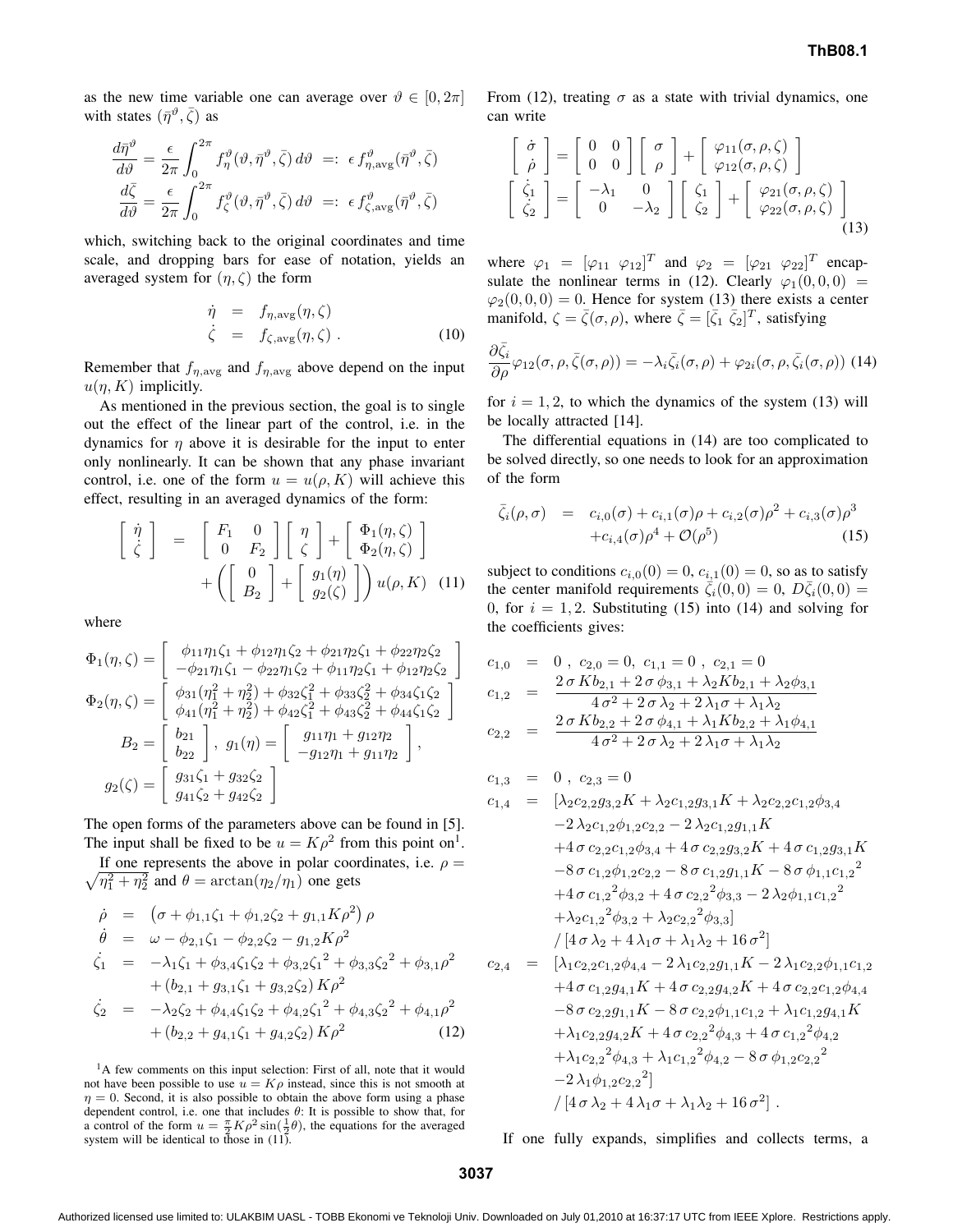structure of following form is obtained

$$
c_{1,2} = \mu_{1,2,1} + \mu_{1,2,2}K
$$
  
\n
$$
c_{2,2} = \mu_{2,2,1} + \mu_{2,2,2}K
$$
  
\n
$$
c_{1,4} = \mu_{1,4,1} + \mu_{1,4,2}K + \mu_{1,4,3}K^2
$$
  
\n
$$
c_{2,4} = \mu_{2,4,1} + \mu_{2,4,2}K + \mu_{2,4,3}K^2
$$
 (16)

Substituting equations (16) into (15) and then substituting this into (12) and collecting terms gives

$$
\dot{\rho} = (\sigma + d_1 \rho^2 + d_2 \rho^4) \rho \tag{17}
$$

where

$$
d_1 = \phi_{1,2} \left( \mu_{2,2,1} + \mu_{2,2,2} K \right) + \phi_{1,1} \left( \mu_{1,2,1} + \mu_{1,2,2} K \right)
$$

$$
d_2 \;\; = \;\; \phi_{1,1} \left( \mu_{1,4,1} + K \mu_{1,4,2} + K^2 \mu_{1,4,3} \right)
$$

$$
+\phi_{1,2}\left(\mu_{2,4,1} + K\mu_{2,4,2} + K^2\mu_{2,4,3}\right) \tag{18}
$$

In (17) the positive roots  $\{\rho_1, \rho_2\}$  of the polynomial  $\sigma$  +  $d_1\rho^2 + d_2\rho^4$  are

$$
\{\rho_1, \rho_2\} = \sqrt{\frac{-d_1 \pm \sqrt{d_1^2 - 4d_2\sigma}}{2d_2}}\tag{19}
$$

The roots of (19) will now be analyzed based on the signs of  $d_1$  and  $d_2$ : First recall that  $\sigma > 0$ . Next note that it is required to have  $d_1^2 - 4\sigma d_2 > 0$  to have any real roots. Assuming this is the case from now on:

If it is the case that  $d_2 > 0$ , in order to have real roots for (19) then it is required that  $-d_1 \pm \sqrt{d_1^2 - 4\sigma d_2} > 0$ . If  $d_1 > 0$ , then  $-\underline{d_1} - \sqrt{\overline{d_1^2} - 4\sigma \overline{d_2}} > 0$  is impossible and to have  $-d_1 + \sqrt{d_1^2 - 4\sigma d_2} > 0$  it is required that  $d_2 < 0$ which is also not true for this particular case; hence  $d_2$  < 0,  $d_1 > 0$  case gives no real solutions. If  $d_1 < 0$ , then  $-d_1 +$ 0,  $d_1 > 0$  case gives no real solutions. If  $d_1 < 0$ , then  $-d_1 + \sqrt{d_1^2 - 4\sigma d_2} > 0$  is clearly true, and  $-d_1 - \sqrt{d_1^2 - 4\sigma d_2} > 0$ 0 is also true since  $d_2 > 0$  for this case. Hence for the  $d_2 < 0$ ,  $d_1 < 0$  case there are two real solutions.

If it is the case that  $d_2 < 0$ , in order to have real roots for (19) it is required that  $-d_1 \pm \sqrt{d_1^2 - 4\sigma d_2} < 0$ . If  $d_1 >$ 0, then  $-d_1 + \sqrt{d_1^2 - 4\sigma d_2} < 0$  cannot hold as  $d_2 > 0$ . However  $-d_1 - \sqrt{d_1^2 - 4\sigma d_2} < 0$  is true so for this case there is a single real solution. for the  $d_2 < 0$ ,  $d_1 > 0$  case. If  $d_1 < 0$ , then  $-d_1 + \sqrt{d_1^2 - 4\sigma d_2} < 0$  is false but  $-d_1$  –  $\sqrt{d_1^2 - 4\sigma d_2} < 0$  is true for this case, so there is also one real solution for the  $d_2 < 0$ ,  $d_1 < 0$ . Combining the two cases the conclusion is that there exists a single solution for  $d_2 < 0.$ 

#### V. EXAMPLE

The Galerkin model is widely used in flow control as a reduced order model describing the dynamics of the flow. An interesting case is the control of the air flow over a cavity using an synthetic-like jet actuator, which is typically an acoustic actuator (see Figure 1).

In deriving a reduced order model for the cavity flow process, one starts with the incompressible Navier-Stokes equation that describes the dynamics of the cavity flow

$$
\partial_t u + \nabla \cdot (u \ u) = -\nabla p + \frac{1}{Re} \Delta u \tag{20}
$$



Fig. 1. Control of air flow over a cavity using an acoustic actuator.

subject to the some boundary conditions in which the system input is embedded. Here  $u(x, t)$  is the velocity field, p is the pressure and Re is the Reynolds number. One then obtains a set of POD modes for the system; let these modes be modes  $\{u_i(x)\}_{i=0}^N$ . These POD modes are orthonormal i.e.  $(u_i, u_j)_{\Omega} = \delta_{ij}$  where  $\Omega$  is the spatial flow domain, and the inner product is defined as  $(u, v) := \int_{\Omega} u \cdot v dV$ .

Projecting the velocity vector  $u$  onto these modes one obtains the POD expansion as:

$$
u(x,t) \approx u^{[N]} = u_0(x) + \sum_{i=1}^{N} a_i(t)u_i(x)
$$
 (21)

where the coefficients  $a_i(t)$  capture time dependence.

The next step is the Galerkin Projection (GP) where (21) is substituted into (20) to obtain the dynamics in terms of the time coefficients  $\{a_i(t)\}_{i=0}^N$ , followed by a shift by the equilibrium point  $a_s$ , i.e.  $\tilde{a} = a - a_s$ , to obtain

$$
\dot{\tilde{a}}_i = \frac{1}{Re} \sum_{j=1}^N \tilde{l}_{ij} \tilde{a}_j + \sum_{j,k=1}^N \tilde{q}_{ijk} \tilde{a}_j \tilde{a}_k + \left(\tilde{r}_i + \sum_{j=0}^N \tilde{s}_{ij} \tilde{a}_j\right) u
$$

where  $l_{ij}$ ,  $q_{ijk}$ ,  $r_i$  and  $s_{ij}$  are the Galerkin system coefficients. Comparing this to (1) one sees that the system is now of the form that was analyzed in this paper. Hence for a control of the form  $u = K \rho^2$ , the corresponding reduced system is of the form (17). For numerical simulation, parameter values from the cavity flow experimental setup descried in [15] will be used. Using these values to compute  $d_1$  and  $d_2$  from (18)

$$
d_1 = -5.0579 \ 10^{-4} K - 0.0876
$$
  

$$
d_2 = -7.4279 \ 10^{-8} K^2 - 1.0121 \ 10^{-4} - 0.0149
$$

and from the above equations, the discriminant can be computed as

$$
d_1^2 - 4\sigma d_2 = 3.1053 \ 10^{-7} K^2 + 1.6316 \ 10^{-4} K + 0.0187
$$

Carrying out an analysis similar to that in the previous section, one concludes that, there will be no positive real solutions for  $K \in (-1194.3, -168.3783)$ , one positive real solution for  $K \in (-\infty, -1194.3) \cup (-168.2720, \infty)$ , and two positive real solutions for  $K \in (-168.3783, -168.2720)$ .

Figure 2 shows the change of the oscillation amplitude  $\rho^*$  versus the controller gain K, for control  $u = K \rho^2$ , in the range  $K \in [-1000, 1000]$ . The graph is computed based on the center manifold analysis above. In this range

Authorized licensed use limited to: ULAKBIM UASL - TOBB Ekonomi ve Teknoloji Univ. Downloaded on July 01,2010 at 16:37:17 UTC from IEEE Xplore. Restrictions apply.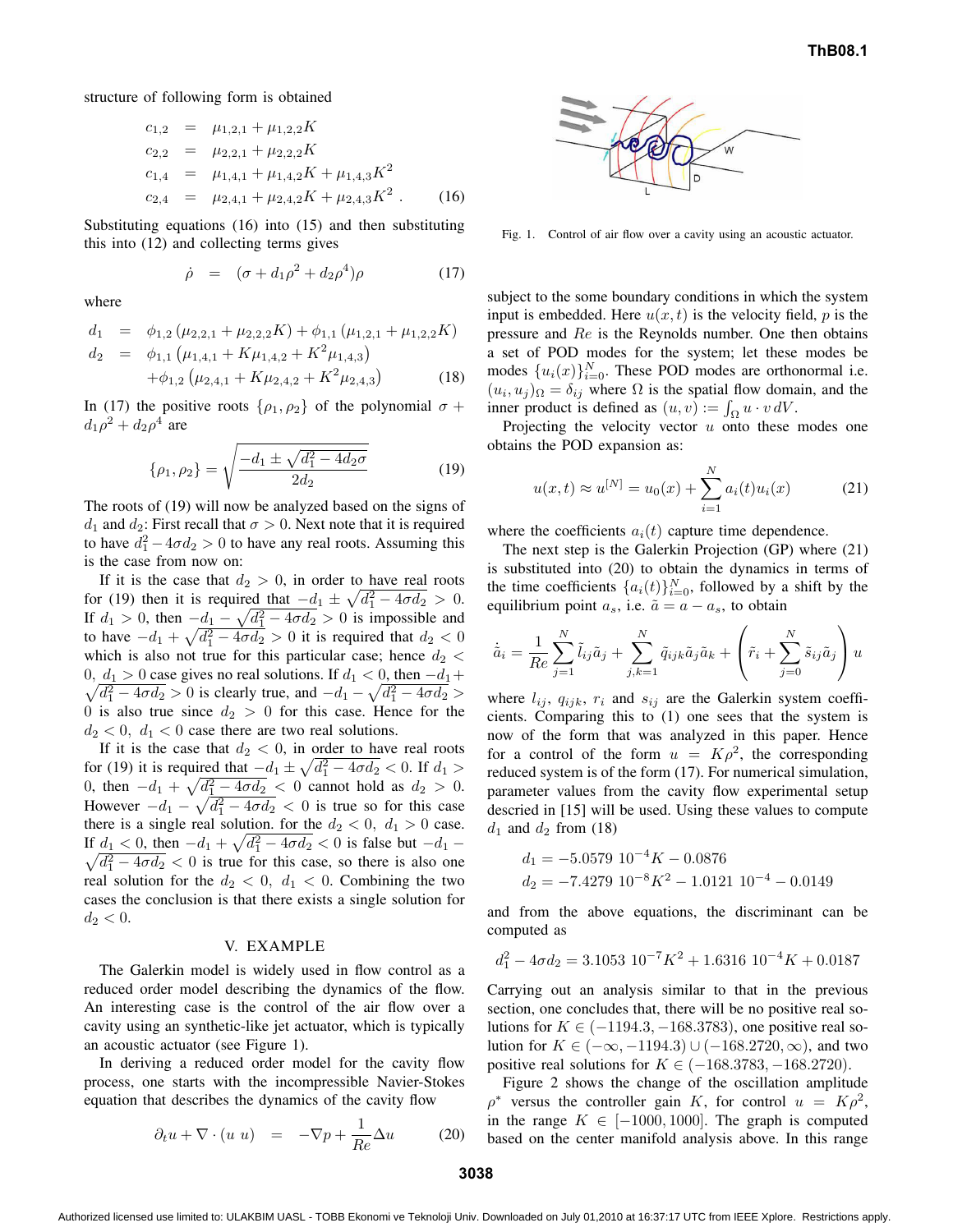

Fig. 2. Steady state oscillation amplitude  $\rho^*$  vs. controller gain K



(a) Original



Fig. 3. The original and averaged Galerkin systems with no control.

for  $K$ , one can observe that the positive values of  $K$ decrease  $\rho^*$  whereas positive values increase it up until around  $K \approx -200$  after which the system does not have a stable oscillation.

## VI. SIMULATION RESULTS

To illustrate the validity of the analysis done in the preceding sections and to compare how well the averaged reduced system approximates the original Galerkin system, a number of MATLAB simulations were performed on the original (finite-dimensional) Galerkin system as well as the averaged Galerkin system. As mentioned in the previous section we used the parameters from the cavity flow experimental setup in [15].



(a) Original



Fig. 4. The original and averaged Galerkin systems with control  $u = K \rho^2$ where  $K = 500$ .



Fig. 5. The original and averaged Galerkin systems with control  $u = K \rho^2$ where  $K = -100$ .